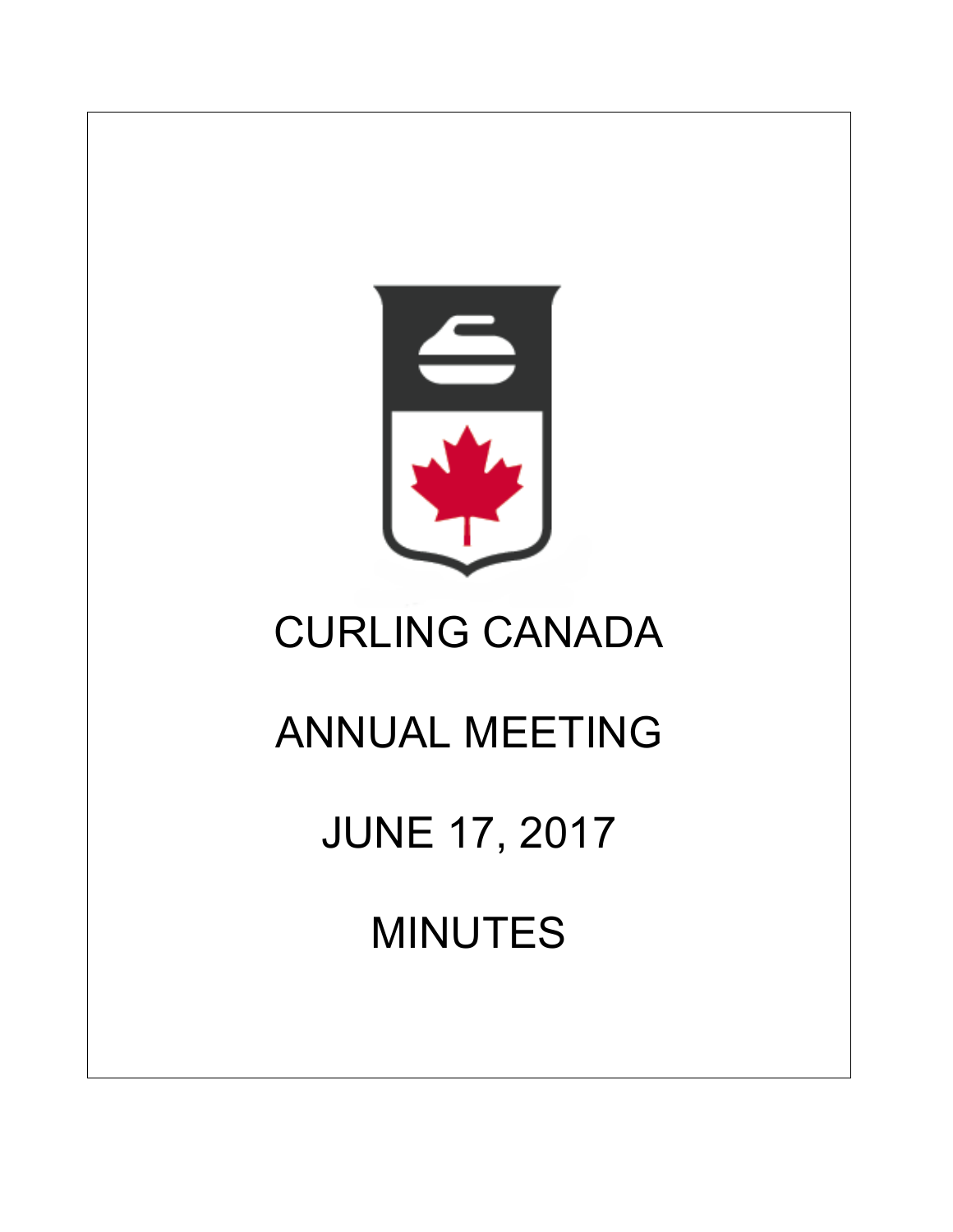# **ANNUAL MEETING - CURLING CANADA NAV CENTRE, CORNWALL, ONTARIO SATURDAY, JUNE 17, 2017**

#### **Meeting Chair: Peter Inch**

### **ATTENDANCE: Member Association Voting Delegates**

Harold Walters (NF and Labrador) Flarry Daemen (Nova Scotia) Mark Noseworthy (NF and Labrador) Cathy Dalziel (Nova Scotia) Joan Christie (New Brunswick) Amy Duncan (Prince Edward Island) Jean Lamère (Quebec) Rick Meraska (Ontario) Andre Bellavance (Quebec) Doug Kreviazuk (Ontario) Michael Szajewski (Northern Ontario) Debbie Schween (Manitoba) Mitch Minken (Saskatchewan) Brenda Asmussen (Alberta) Christy Walker (Saskatchewan) Ellen Johnson (Yukon) Paul Addison (British Columbia) Laini Klassen (Yukon) Bruce Morgan (Nunavut)  $Nick$  Saturnino(Northwest Territories)

### **Curling Canada Board**

Peter Inch, Chair **Resp. 2.1 Executes** Resby Coutts, Vice Chair Ron Hutton, Governor Cathy Hughes, Governor Maureen Miller, Governor The Maureen Miller, Governor

#### **Curling Canada Staff**

Katherine Henderson, CEO Karen Ryan Gerry Peckham Danny Lamoureux **Justin Perry Community Community** Brodie Bazinet Bill Merklinger Al Cameron Nolan Thiessen

#### **Other Attendees:**

Leslie Kerr (ED - NO) Virginia Jackson (ED - NS) Scott Braley (ED - BC) Stephen Chenier (ED - ON) Craig Baker (ED - MB) Ashley Howard (ED – SK) Glenn van Gulik (Past staff member) Lisa Weagle (Athlete) Collinda Joseph (Athlete)

#### **Parliamentarian**

Steven Indig, Sport Law

David Burpee (New Brunswick) Sandy Matheson (Prince Edward Island) Peter Muir (British Columbia) Stephen Moss (Northwest Territories)

Lena West, Governor Shirley Osborne, Governor Scott Comfort, Governor **Angela Hodgson, Governor** 

Marc-André Robitaille  $(ED - QC)$  George Cooke (Candidate for Election) Graham Prouse (WCF Executive) Hugh Avery (CC Past Chair and Hall of Fame Inductee)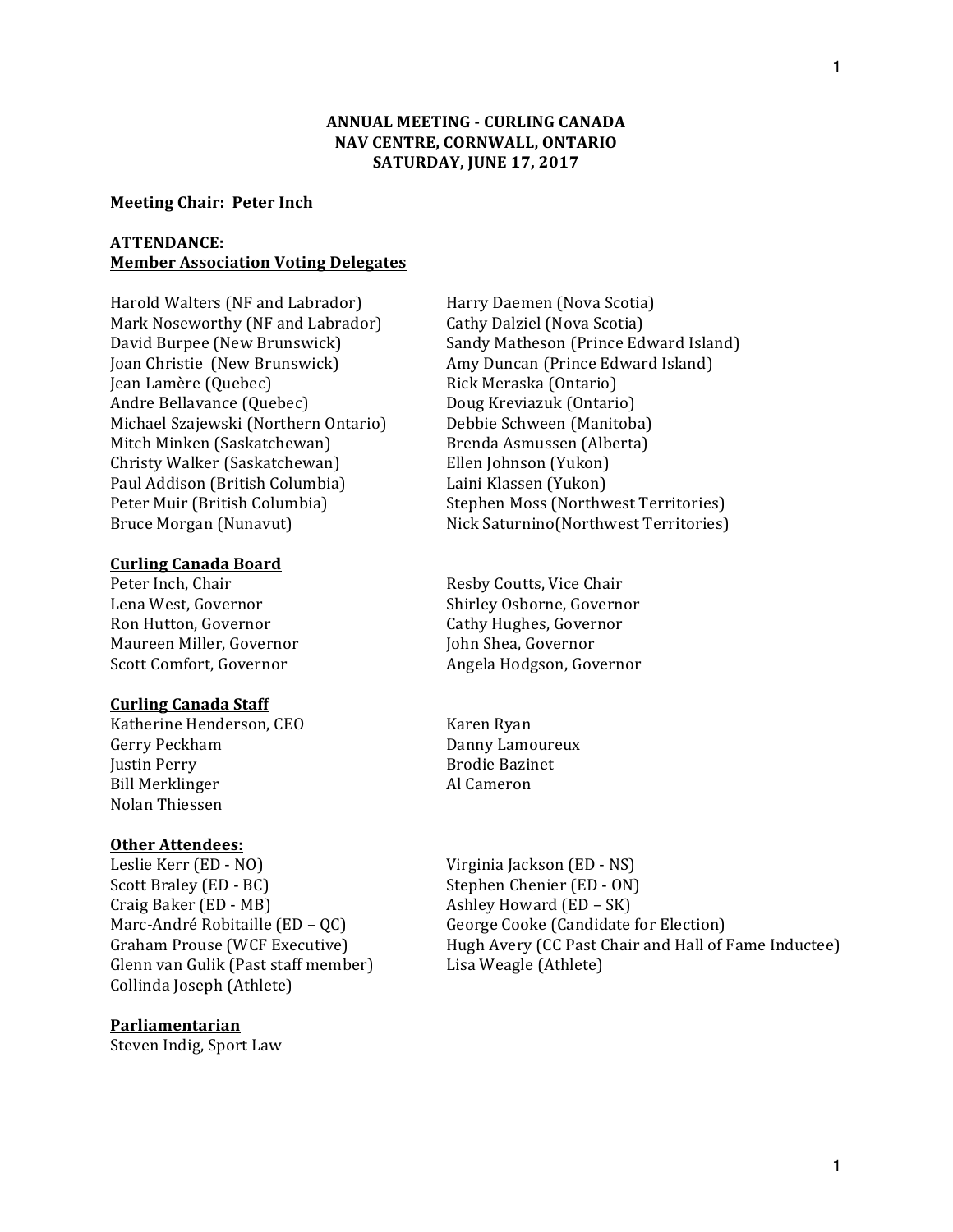### 1.0 **CALL TO ORDER AND WELCOME**

Chair Peter Inch called the Annual Meeting to order at 9:00 a.m.

Katherine Henderson, CEO, reported that on May 3, 2017 notice that the Annual Meeting would be held commencing at 9:00 am ET on June 17, 2017 was emailed to all voting delegates, Member Association Presidents, Member Association Executive Directors, CC Board of Governors, CC Staff, Affiliate Organizations, Nicole Mulligan (Sport Canada), Joe Wattie (Collins Barrow) and Steven Indig (Parliamentarian). Background information was included with the distribution of the notice of meeting.

# 2.0 REPORT ON CREDENTIALS OF DELEGATES AND QUORUM

CEO Katherine Henderson polled the meeting for voting delegates and a total of 14 votes were recorded. She advised there was a quorum for the meeting and that a simple majority related to voting is 8.

# **3.0 ELECTION OF GOVERNORS TO THE CURLING CANADA BOARD**

The elections were conducted under the supervision of Curling Canada's Governance Committee Chair Maureen Miller. She stated that Past Chair Hugh Avery and Parliamentarian Steven Indig would serve as scrutineers for the election.

Election to the Board of Governors (2 Positions for a 4-Year Term) It was reported that two nominations had been received to date: Brad Gibb nominated by the Alberta Curling Federation; and George Cooke nominated by the Ontario Curling Association.

Calling three times for nominations from the floor and receiving none, a motion was brought forward to close nominations:

**MOTION: AM 2017.01 Moved by Rick Meraska (ON), seconded by Ellen Johnson (YK), that nominations for positions on the Curling Canada Board cease.** 

**CARRIED**

The election was held and both George Cooke and Brad Gibb were elected to the Board of Governors for a four-year term. Congratulations were extended to both candidates and George Cooke, who was on site, came forward to accept his crest and thank the Member Association delegates for their support.

**MOTION: AM 2017.02 Moved by Paul Addison (BC), seconded by Jean Lamère (QC), that the election ballots** be destroyed.

**CARRIED**

### **4.0 MINUTE OF SILENCE FOR DECEASED MEMBERS**

A moment of silence was observed in respect for members of the curling fraternity who had passed away since the last Annual Meeting.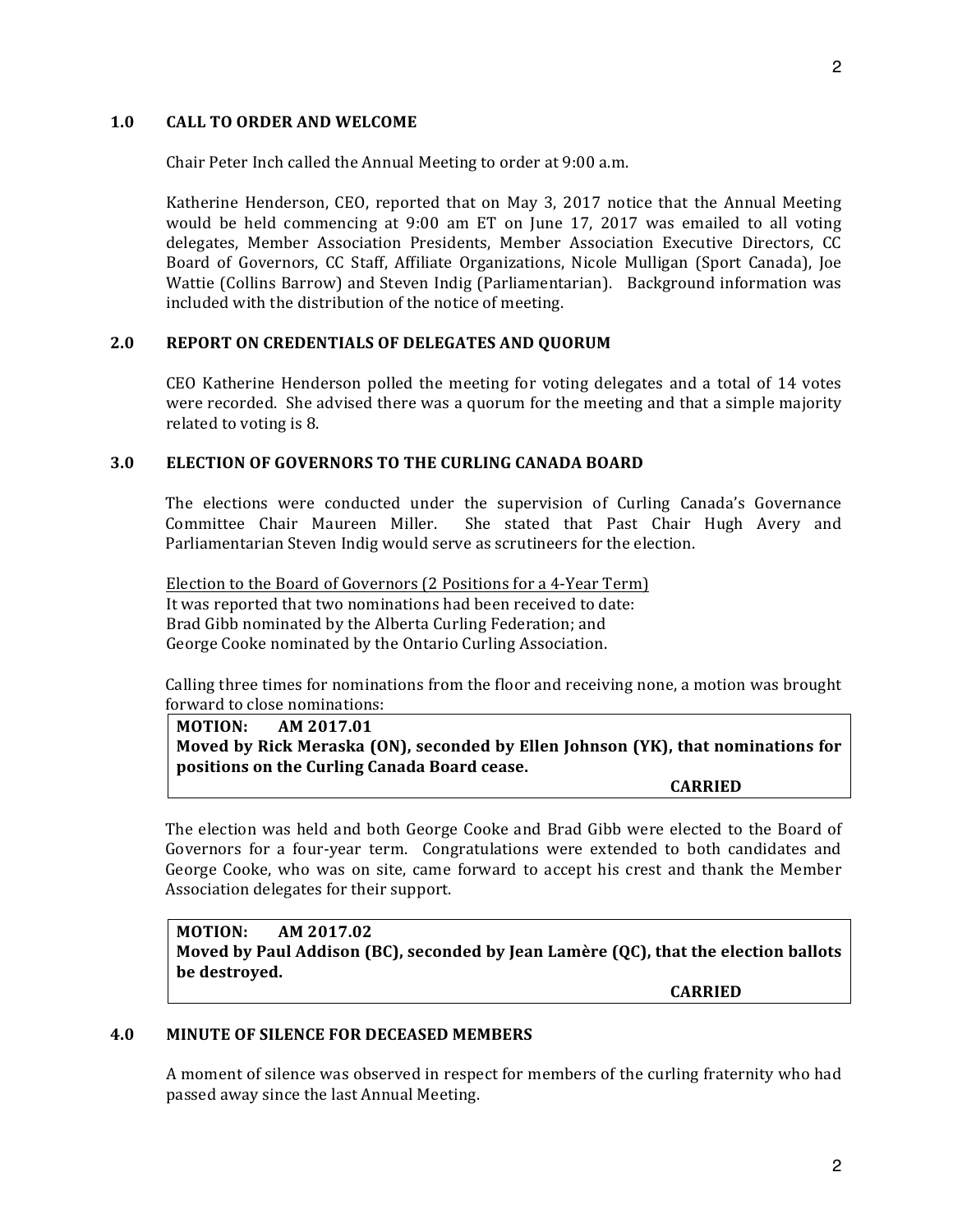## **5.0 APPROVAL OF AGENDA**

**MOTION: AM 2017.03 Moved by Stephen Moss (NT), seconded by Jean Lamère (QC), that the meeting agenda** be approved.

**CARRIED**

### **6.0 APPROVAL OF MINUTES**

No errors or omissions were brought forward related to approval of the following minutes:

**MOTION: AM 2017.04** Moved by Ellen Johnson (YK), seconded by Debbie Schween (MB), that the Minutes of the June 18, 2016 Annual Meeting be approved.

**CARRIED**

**MOTION: AM 2017.05 Moved by Paul Addison (BC), seconded by Rick Meraska (ON), that the Minutes of the September 30, 2016 Continuation of the Annual Meeting be approved.** 

**CARRIED**

**MOTION: AM 2017.06 Moved by Mitch Minken (SK), seconded by Harry Daemen (NS), that the Minutes of the** May 30, 2017 Special Meeting be approved.

**CARRIED**

### **7.0 BUSINESS ARISING FROM MINUTES**

There was no business arising from the minutes.

### **8.0 CORRESPONDENCE**

It was reported that Curling Canada's correspondence is handled on a daily basis through the national office in Ottawa.

## **9.0 INTERIM REPORT OF THE CHAIR**

Report of Chair Peter Inch (see addendum)

# **10.0 INTERIM REPORTS OF THE BOARD OF GOVERNORS**

Each Governor had provided a written report in the meeting's information link.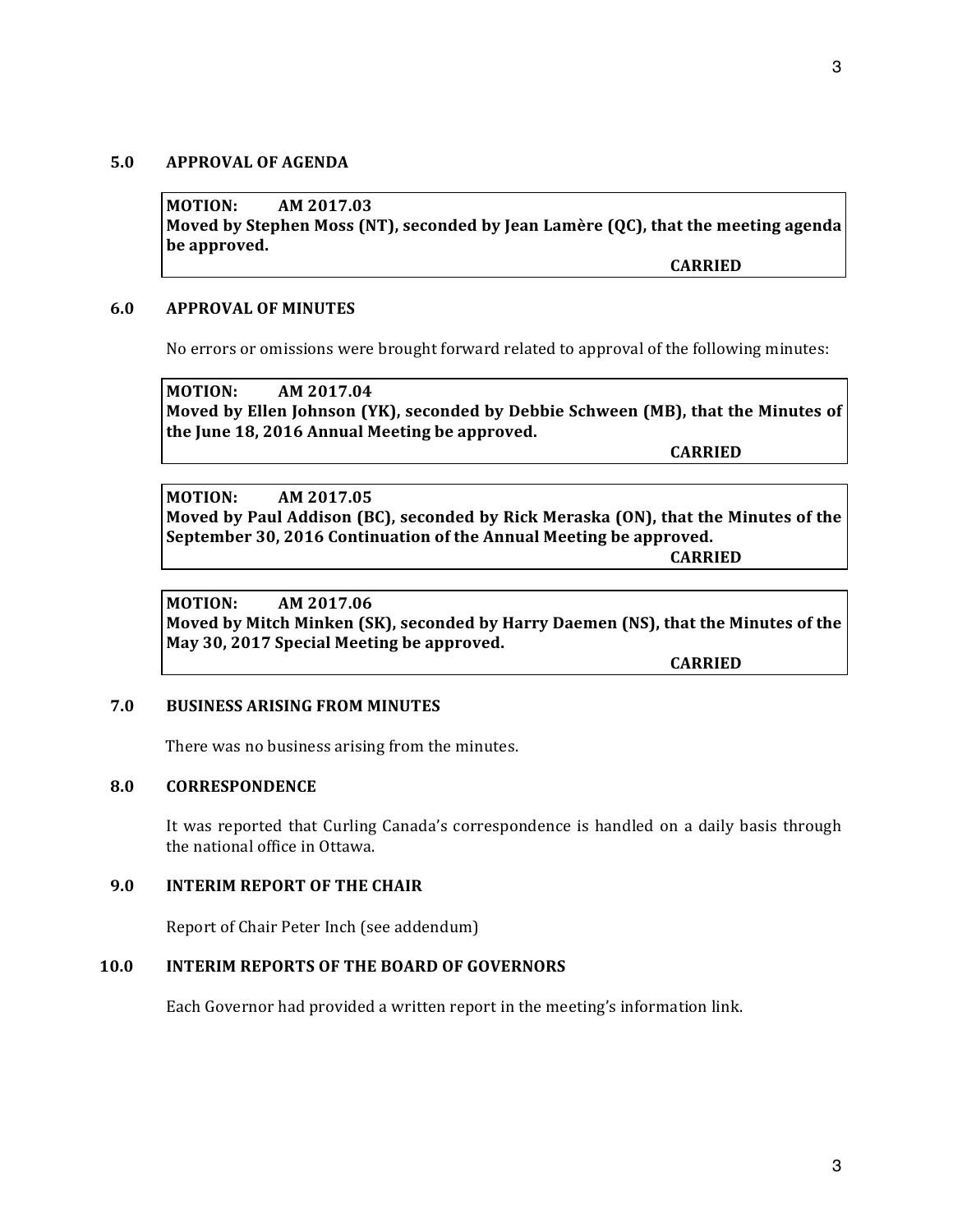### 11.0 **BUSINESS FOR THE 2017 ANNUAL MEETING - MOTIONS**

# **1) Articles of Incorporation of Curling Canada**

**MOTION: AM 2017.07**

**Moved** by Harold Walters (NF & LABRADOR), seconded by Paul Addison (BC): Be it resolved that, subsequent to the approval of new Curling Canada By-laws in a Special Meeting of the Members May 30, 2017, the Articles of Incorporation of Curling Canada be amended to align the Articles with the By-laws by:

- **Removing the Officer Member category and all references thereto;**
- By amending the stated minimum number of Governors from ten (10) to eight **(8), AND**
- By increasing the stated maximum number of Governors from ten (10) to **twelve** (12).

**CARRIED UNANIMOUSLY**

# **2) Number of Governors**

**MOTION: AM 2017.08**

**Moved by Debbie Schween (MB), seconded by Mike Meraska (ON):** Be it resolved that, based upon the recommendation of the Constitution Review **Committee in consultation with Legal Counsel, the number of Governors comprising** the Board of Governors be set at ten (10).

# **CARRIED UNANIMOUSLY**

# **3)** Endorsement of Helmet Recommendation and Future Investigation

# **MOTION: AM 2017.09**

**Moved by David Burpee (NB), seconded by Steve Moss (NT):** 

Be it resolved that, based upon the unanimous suggestion of the Curling Canada **Operations Advisory Council, the Member Associations endorse the immediate** release of a Curling Canada statement to encourage Canadian curling clubs and facilities to acknowledge a concern about Head Injuries and Concussion and urging clubs and facilities to implement helmet use initiatives in beginner and novice curling **programs, and that helmets are strongly suggested for all in the U 12 age category.** And that, based upon the preliminary findings of an Advisory Council committee presented and discussed during the 2017 National Curling Congress, the Member **Associations endorse a thorough investigation of the development of a Curling Canada policy** in regard to the wearing of CSA-approved headgear or ice sports by U12 and **beginning and novice curlers;** 

And that Curling Canada also investigate the potential for a national insurance **program for curlers;**

And, furthermore, that the timeline for the required investigations and, if deemed appropriate, for the introduction of said policy be developed in consultation with the **Member Associations and reported at the 2018 Curling Canada Annual Meeting, or earlier.**

**CARRIED**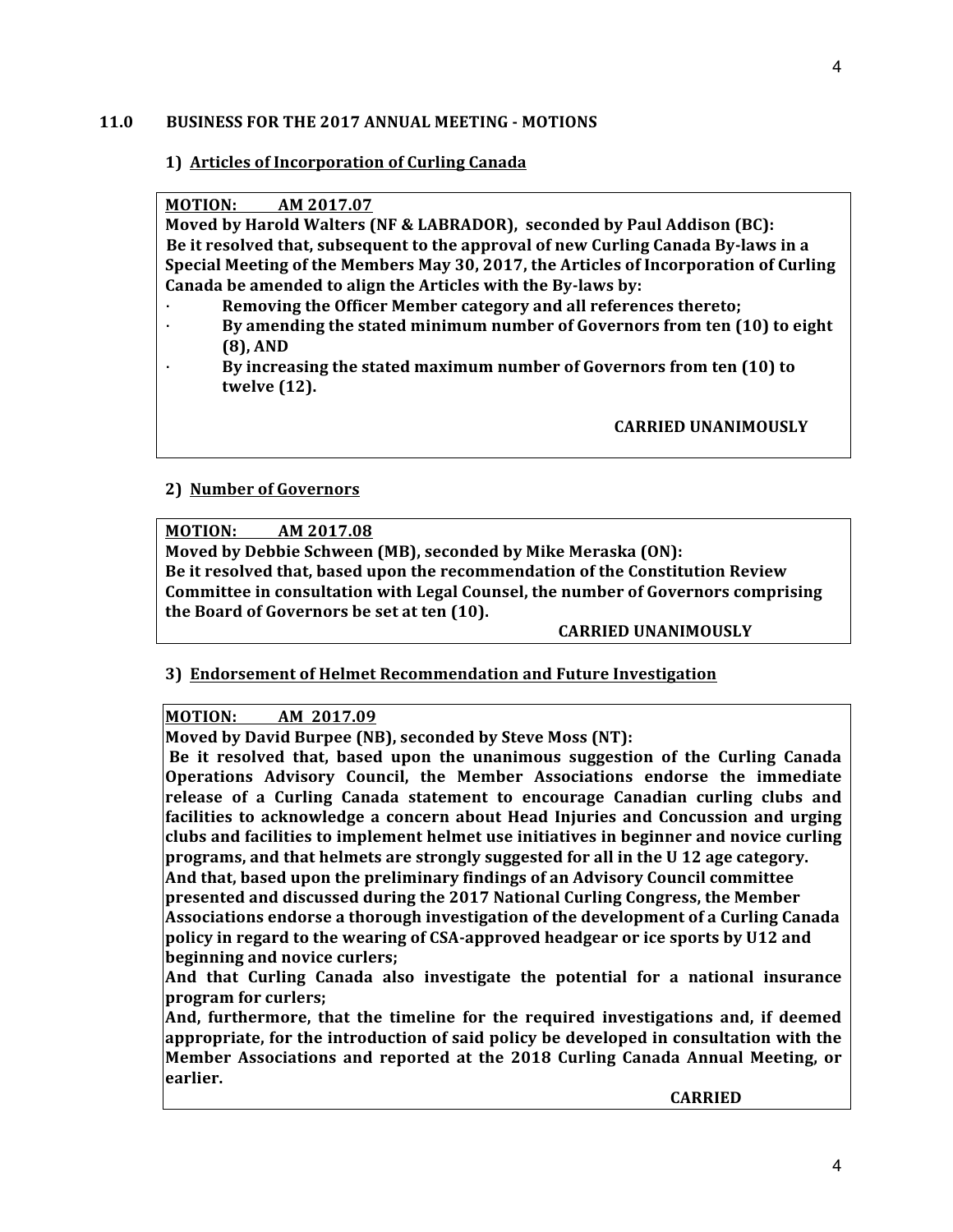#### **4) Affiliate Organization**

### **MOTION: AM 2017.10**

**Moved by Jean Lamère, seconded by Harry Daemen (NS):** 

Be it resolved that, at the 2017 Annual Meeting, the Canadian Branch of the RCCC **(Royal Caledonian Curling Club) be approved as an affiliate organization of Curling Canada.**

**CARRIED**

#### **12.0 NEW BUSINESS**

#### **12.1 Chair and Vice Chair for 2017-2018**

For the meeting record it was noted that the Curling Canada Board of Governors had elected Resby Coutts as Chair and Maureen Miller as Vice Chair of Curling Canada for 2017-2018.

### 13.0 MEETING RECESSED UNTIL SEPTEMBER 30, 2017

Current not-for-profit legislation states that audited statements must be sent to the membership at least 21 days in advance of an Annual Meeting. To allow adequate time for the audits to take place, the financial business of the organization cannot be dealt with until late summer/early fall.

Having addressed motions and other business slated for this initial portion of the Annual Meeting, the Chair called for a motion to recess the meeting until it is reconvened by conference call on September 30, 2017. At that time the remaining financial-related items will be addressed.

#### **MOTION TO RECESS THE 2017 ANNUAL MEETING**

#### **MOTION: AM 2017.11**

**Moved by Rick Meraska (ON), seconded by Ellen Johnson (YK), that the 2017 Annual Meeting be recessed until it is reconvened by conference call on September 30, 2017 CARRIED**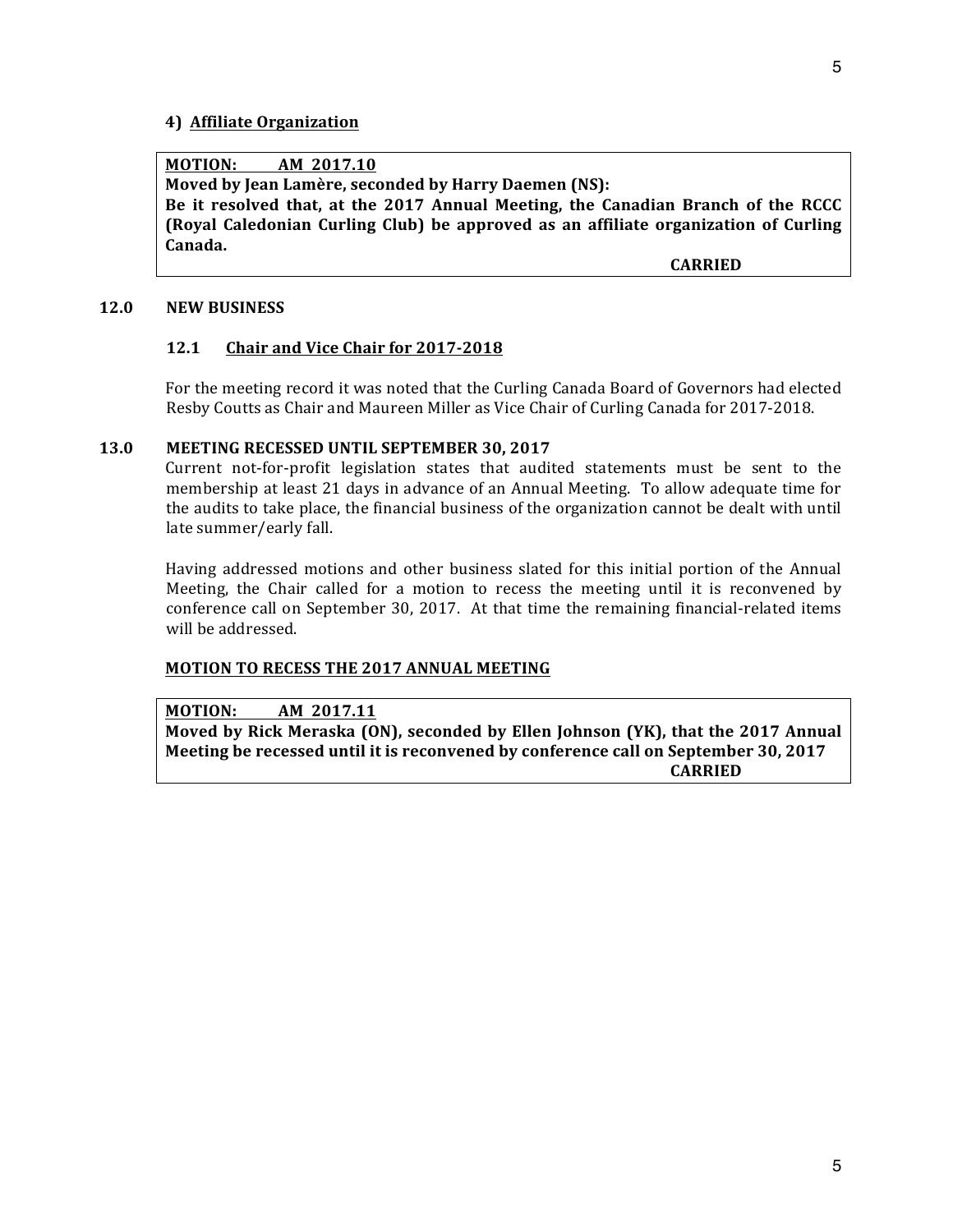### **CURLING CANADA BOARD OF GOVERNORS CHAIR PETER INCH 2016-2017 REPORT**

As my year comes to an end I would like to thank my fellow Governors, all the Member Association Presidents and their staff and our CEO Kathy Henderson and the Curling Canada staff for making this a year of memories. Also, to the volunteers, stakeholders and curling fans across our great nation - you hold a very important role with curling in Canada.

These are just a few of the memories that will stay with me for many years to come:

- all of the hard work done over the last two years by the Constitution and Governance Review Committee;
- the work the Finance & Audit Committee did in restructuring our reporting system and developing one set of financials for all of Curling Canada;
- the Events Model Review Committee's efforts to move Curling Canada in a better direction and make our events great again;
- the establishment of the Curling Sustainability Committee and the successful movement to reduce the cost of cable bills to our local curling centers; and, finally,
- to the Hall of Fame Committee congratulations on the wonderful number of nominations secured for Volunteer of the Year Award as well as this year's inductions into the Canadian Curling Hall of Fame. I was very pleased to be on hand for the induction of Brier Bear (Reg) Caughie) and Brian Cassidy at this year's Brier in Newfoundland and to be able to honour Past CC Chair, Hugh Avery, at his induction during last night's Celebration Dinner.

On a personal note, I will always remember the year we were perfect in both the Women's and Men's World Championships and I got to present the gold medals to Team Homan and Team Gushue. I wish you all could have been in Beijing and Edmonton to feel the enormous sense of pride for both of these teams and Canada as a whole. We should never forget the work that goes into becoming a World Champion, not only the effort put forth by the team itself, but also the work that our Team at Curling Canada does to make sure Canadian teams achieve success.

To Kathy Henderson and all the wonderful Staff of Curling Canada - thank you for your dedication to the sport of curling and for all your patience as we turn the ship to start sailing with the wind at our backs. Change is never easy but it is necessary if you want to keep a company energized and focused on the new directions in our sport and all sports.